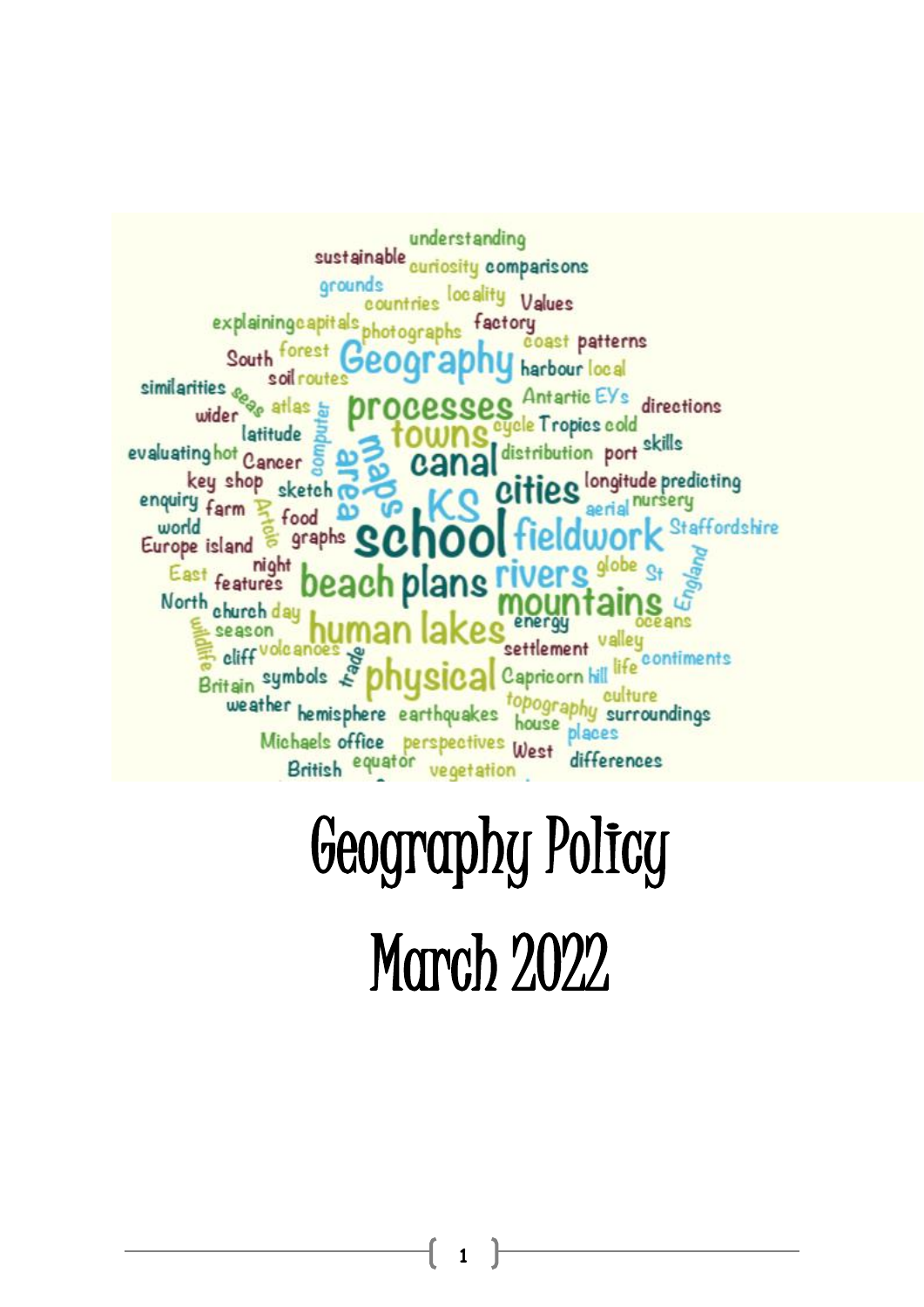# **Mission Statement**

# **St. Michael's Geography Vision**

Geography is about the study of places, the human and physical processes that shape them, and the people who live in them. Through their work in geography, children can make sense of their surroundings and learn about the human and physical features of their local area, comparing their life in this area with that in other regions in the United Kingdom and in the rest of the world. It helps pupils to make sense of their surroundings and the wider world, and to understand the ways of life and cultures of people in other places.

# **Aims and Objectives**

# **Aims** *(taken from the new curriculum)*

The national curriculum for geography aims to ensure that all pupils:

develop contextual knowledge of the location of globally significant places – both terrestrial and marine – including their defining physical and human characteristics and how these provide a geographical context for understanding the actions of processes

understand the processes that give rise to key physical and human geographical features of the world, how these are interdependent and how they bring about spatial variation and change over time

are competent in the geographical skills needed to:

- collect, analyse and communicate with a range of data gathered through experiences of fieldwork that deepen their understanding of geographical processes
- interpret a range of sources of geographical information, including maps, diagrams, globes, aerial photographs and Geographical Information Systems (GIS)
- communicate geographical information in a variety of ways, including through maps, numerical and quantitative skills and writing at length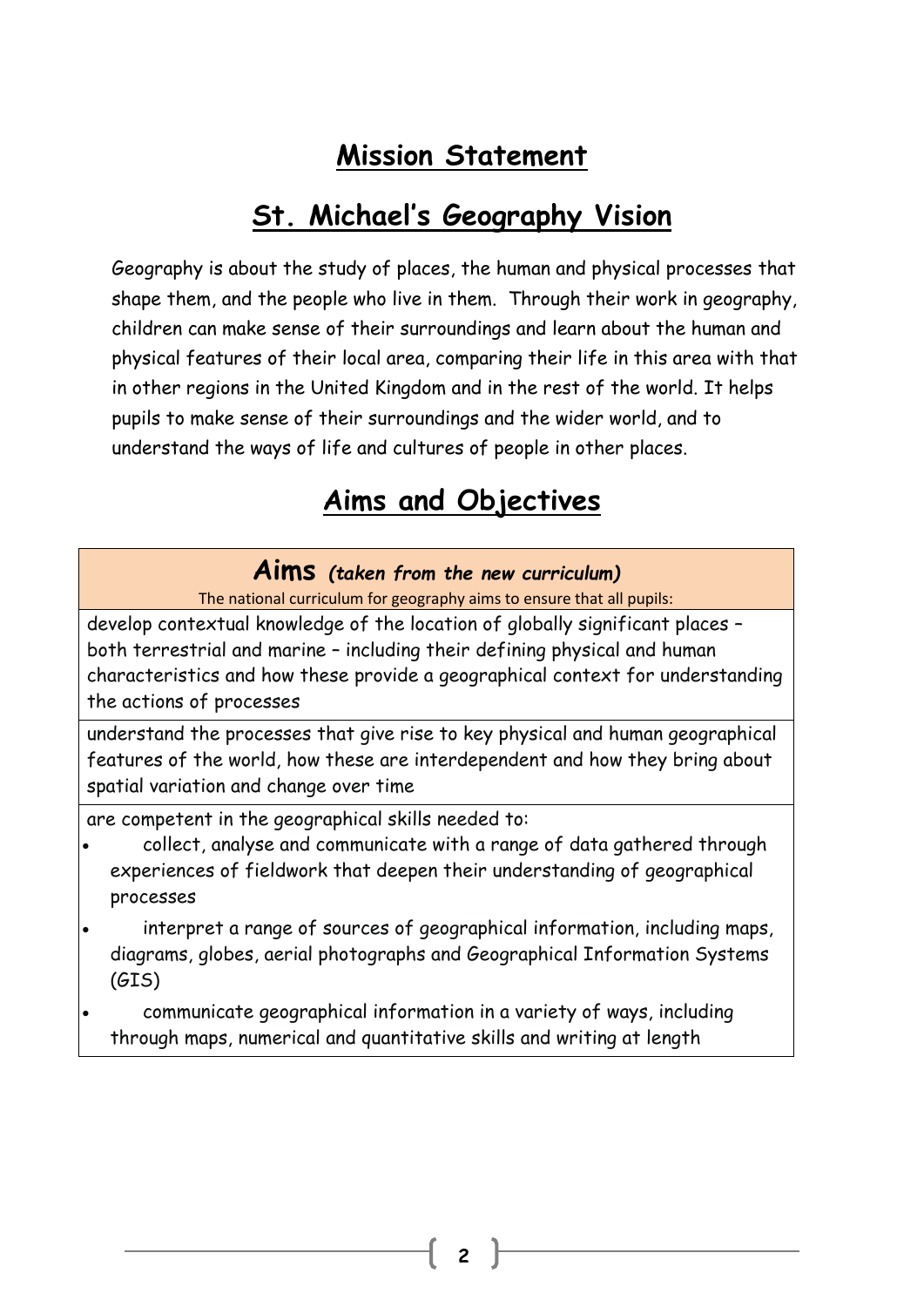## **Role of the Subject Coordinator**

The role of the subject coordinator is to:

- Support quality teaching, planning and assessment
- Planning and leading staff meetings
- To lead parent workshops and information sessions as appropriate
- Provide quality resources and advise staff on their availability-replenish year group and central stocks when needed and upload resources onto the shared area
- Advise on fieldwork opportunities within our own school groups and locality as well as those within the wider locality e.g the Downs Banks in stone, the Wolseley Centre in Stafford, Trentham Gardens,
- Collect evidence of learning in Geography across all year groups and abilities to share good practise within school
- To keep knowledge and skills up to date in line with changes in National and local policy
- Support other staff in school including NQTs and RQTs

### **Geography Curriculum Planning**

Geography is taught as part of our Creative Curriculum to support and enhance the work done within these topics.

Our Geography Whole school curriculum map, sets out what is taught and when, to ensure appropriate coverage and progression. This is enhanced with our 'Journey round the World' and our carefully planned 'wow' days and weeks. These also offer an opportunity for parents to engage with the school and their child's learning, alongside appropriate curriculum themed home learning tasks.

In all year groups, we will provide opportunities to study a mix of local and more distant locations. For our younger pupils in Nursery and Reception, local means their known world and global means any new experience that extends it. As the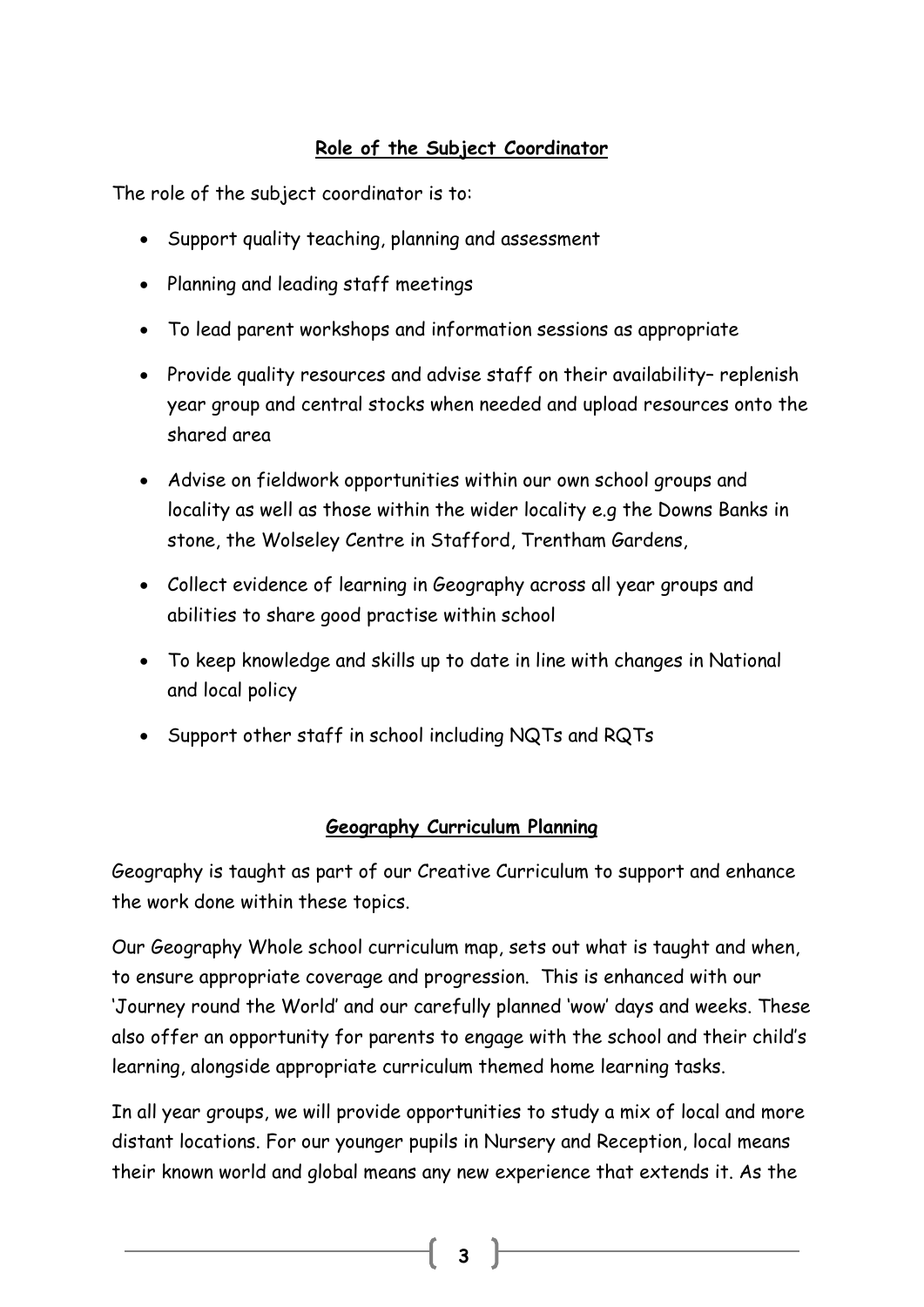children's understanding and awareness of Geography and their school locality is developed, the range and scale will expand. Comparisons will be made between the school locality and other localities within the UK, Europe and other parts of the world.

Geography encourages children to learn through experience. Opportunities are planned to enable children to acquire the geographical skills, concepts and knowledge needed to understand places and themes, through practical activities, direct experience and map work at different scales. Where possible geography fieldwork should be an essential part of the work.

#### **Teaching and Learning Style**

The school uses a variety of teaching and learning styles in Geography lessons. This includes whole-class demonstrations, group discussion and reflection, individual and group work and focused teaching, all of which can be either inside or preferably outdoors. Through this we aim to develop children as 'questioners' and develop enquiry based learning. To support teachers, our Geography Curriculum Map provides some examples of enquiry based questions for each year group which can be used as a starting point. This is supported by identifying the key vocabulary that is to be taught in each unit of work to ensure that children are able to articulate their learning and understanding when asking and answering enquiry based questions.

#### **Resources**

We have a range of resources to support the teaching of Geography across the school. Equipment is kept in a central location in the schools 'Learning Resource Room'. It is the duty of the subject leader to ensure that all resources replenished regularly. Individual class teachers/year groups are responsible for returning all resources promptly, and requesting specific resources for topics before the start of each half term or sooner if possible.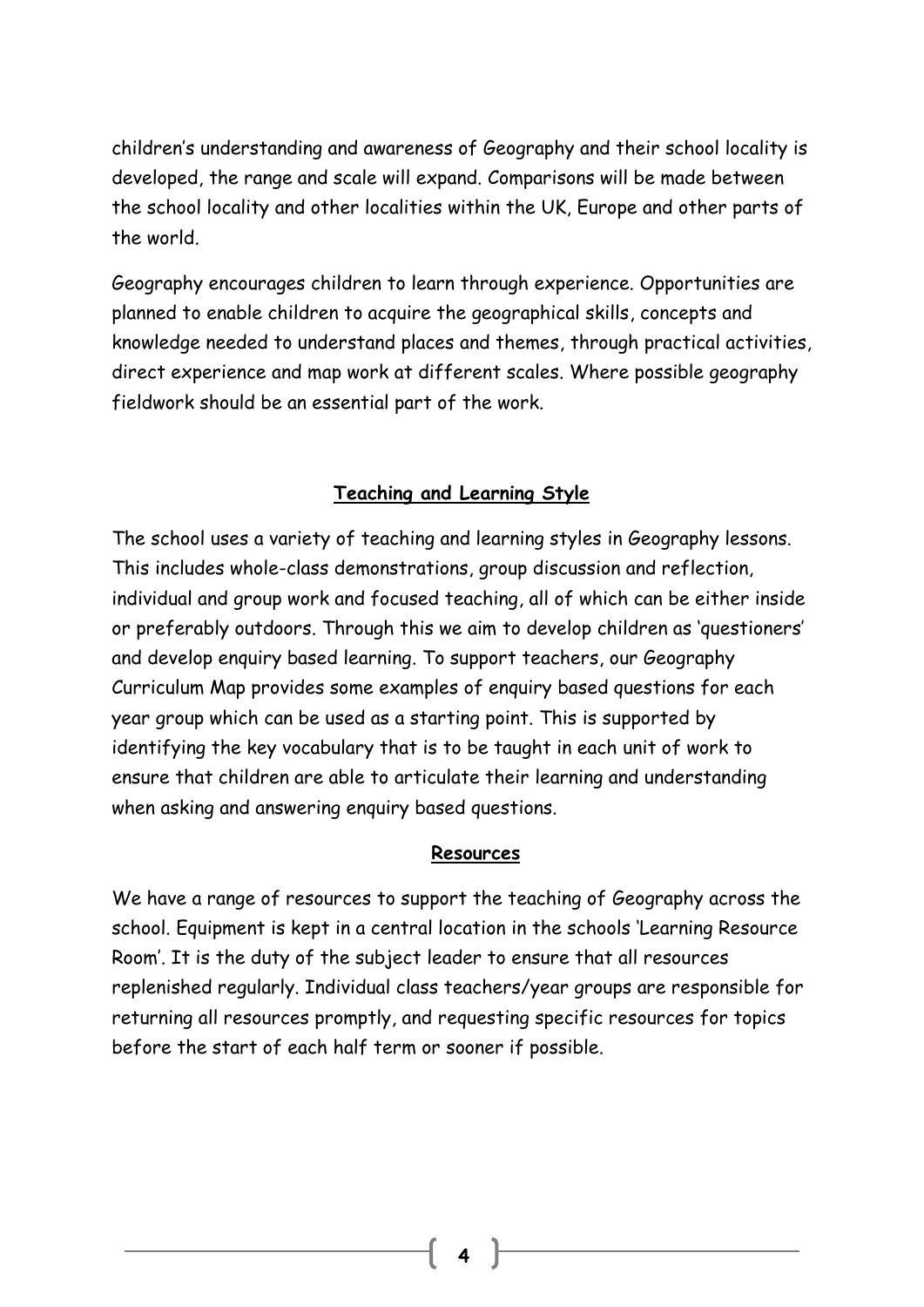# **Health and Safety**

Teachers always teach the safe use of tools and equipment and insist on good practice. Teachers are responsible for the safe return of any equipment when not in use.

All electrical items are tested for safety. Other tools and equipment are checked regularly and repairs or replacements are arranged.

### **Differentiation and Inclusion**

Teachers work towards removing barriers to learning and participation e.g providing enlarged or simplified maps. Alternative methods of responding and recording are planned where appropriate e.g. video cameras, digital cameras, and computers.

## **Equal Opportunities**

When planning Geography work we undertake to promote equal opportunities that pays due regard to gender, special needs, and the cultural and ethnic backgrounds of all children and their families. Geography supports the provision of a broad and balanced education for all.

It is vital that all children feel able to participate, contribute and achieve in Geography. This is ensured by:

- Avoiding stereotyping in relation to the gender/ethnic background of artists studied
- Making a positive effort to celebrate cultural diversity

# **Special Educational Needs and More able**

Teachers provide learning opportunities and objectives that are matched to the needs of children. Work in Geography takes into account the targets set for individual children in their school support plan (SSPs).

**5**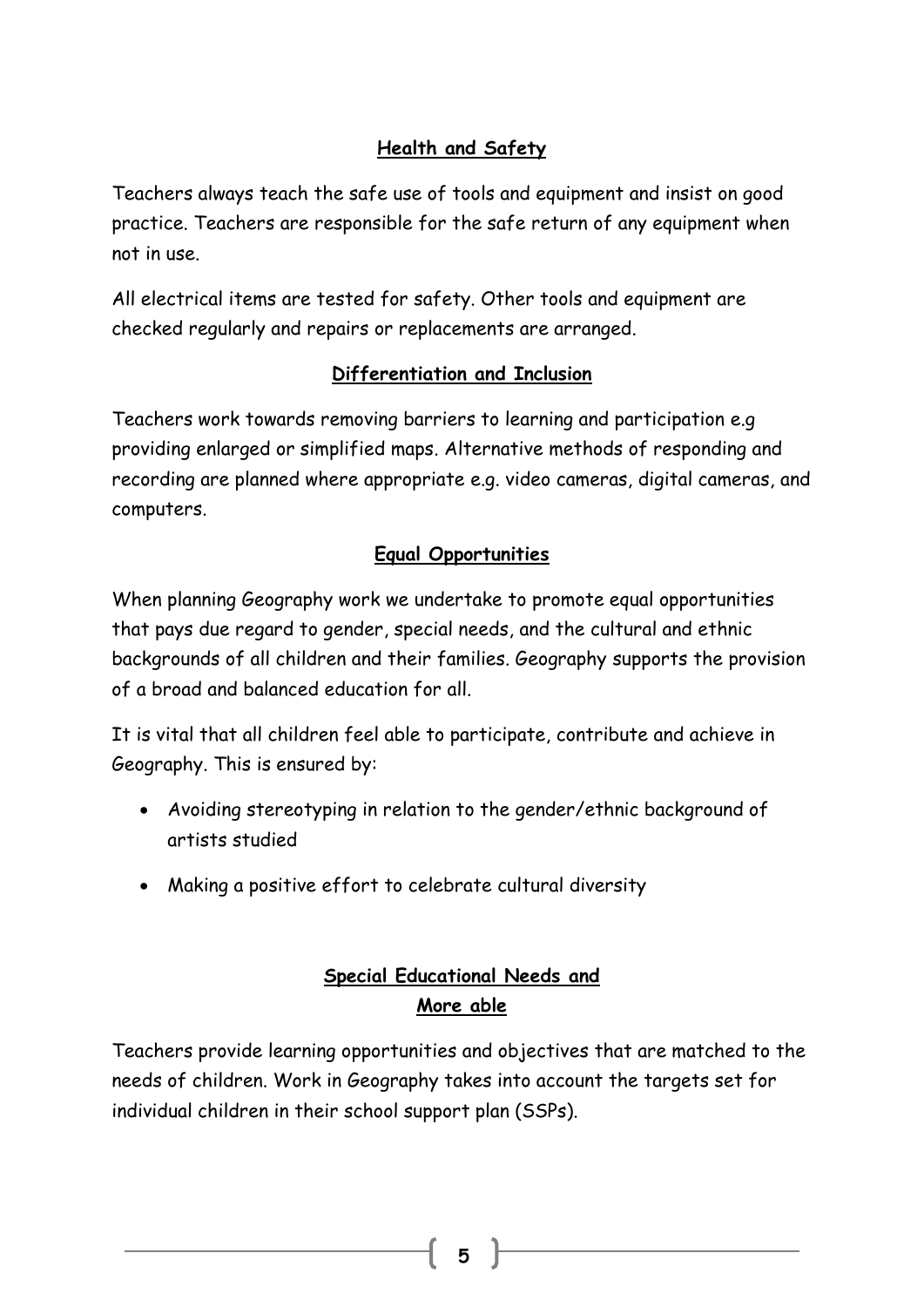#### **Assessment**

Assessment is conducted in a variety of ways:

- Observation of the children as they work
- Class/group/individual discussion as they talk about their geographical activities and learning
- Written comments by the children
- Self/peer assessment
- This all then feeds into the assessment grids which are to be completed at the end of each unit of work

Children need to know how well they are doing in Geography and what they can do to get better. Assessment provides the information needed to plan appropriate teaching and learning activities to enable children to make progress,

The subject coordinator keeps a portfolio of examples of children's learning across all year groups and abilities. Evidence can include learning walks, copies of children's work, photographs, written comments and pupil interviews.

#### **Monitoring and Review**

The monitoring of the standards of children's work and the quality of teaching in Geography is the responsibility of the subject leader. It also involves supporting colleagues in the teaching of Geography; informing staff about current developments in the subject and providing a strategic lead and direction for the subject. The Geography subject leader regularly reviews their action plan and discusses this with the Head Teacher, indicating progress and areas for further improvement.

#### **Community Links**

The school strive to involve and interact with the local community as much as possible in Geography. We recognise the importance of utilising the human and physical resources of our local area and helping children to establish a firm understanding of their locality and their relationship to it. This can be achieved through: